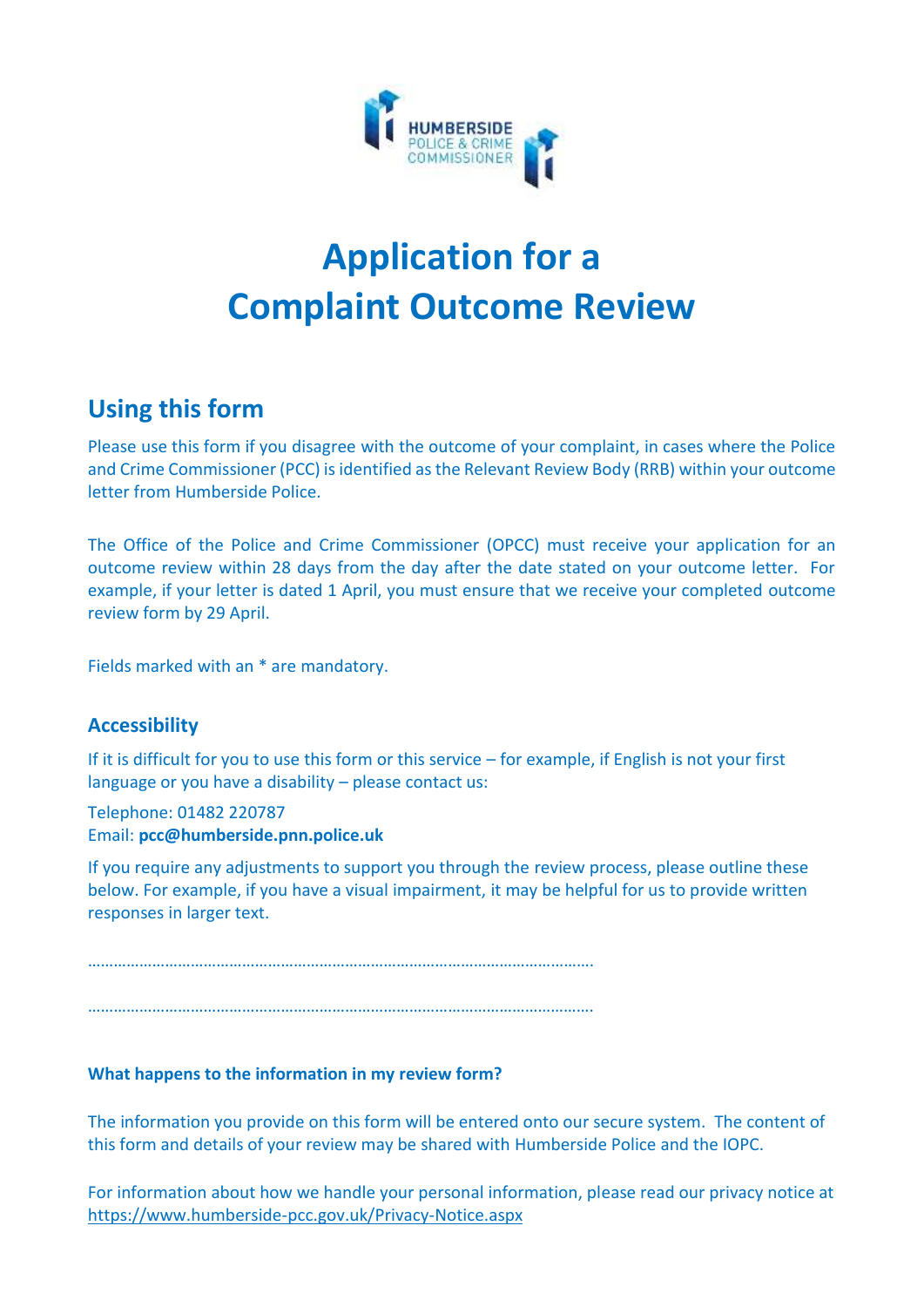#### **Where to send this review form**

This form should be completed and sent to the Office of the Police and Crime Commissioner for Humberside:

By email to [pcc@humberside.pnn.police.uk](mailto:pcc@humberside.pnn.police.uk)

By post to Office of the Police and Crime Commissioner for Humberside, The Lawns, Cottingham, East Yorkshire, HU16 5SN

#### **Section 1 - About the Complainant**

*\*If you are not the complainant but are a representative acting on the complainants' behalf, please note that we will need their written consent before proceeding with your application. Letters of consent must be signed and either posted or emailed to our office as detailed above with the review application. Representatives acting with consent must complete both section 1 (about the complainant) and section 2 (about the representative).*

| Please provide at least two forms of contact below.               |                     |      |  |
|-------------------------------------------------------------------|---------------------|------|--|
|                                                                   |                     |      |  |
|                                                                   |                     |      |  |
|                                                                   |                     |      |  |
| Preferred method of contact: Please mark your answer with an 'X'. |                     |      |  |
| Email                                                             | Telephone<br>$\Box$ | Post |  |
|                                                                   |                     |      |  |

# **Section 2 - About the Complainants' Representative**

*\*If you are the complainant, please move to Section 3* **\*Title:** ………………………………………………………………………………………………… **\*First name(s):** ……………………………………………………………………………………..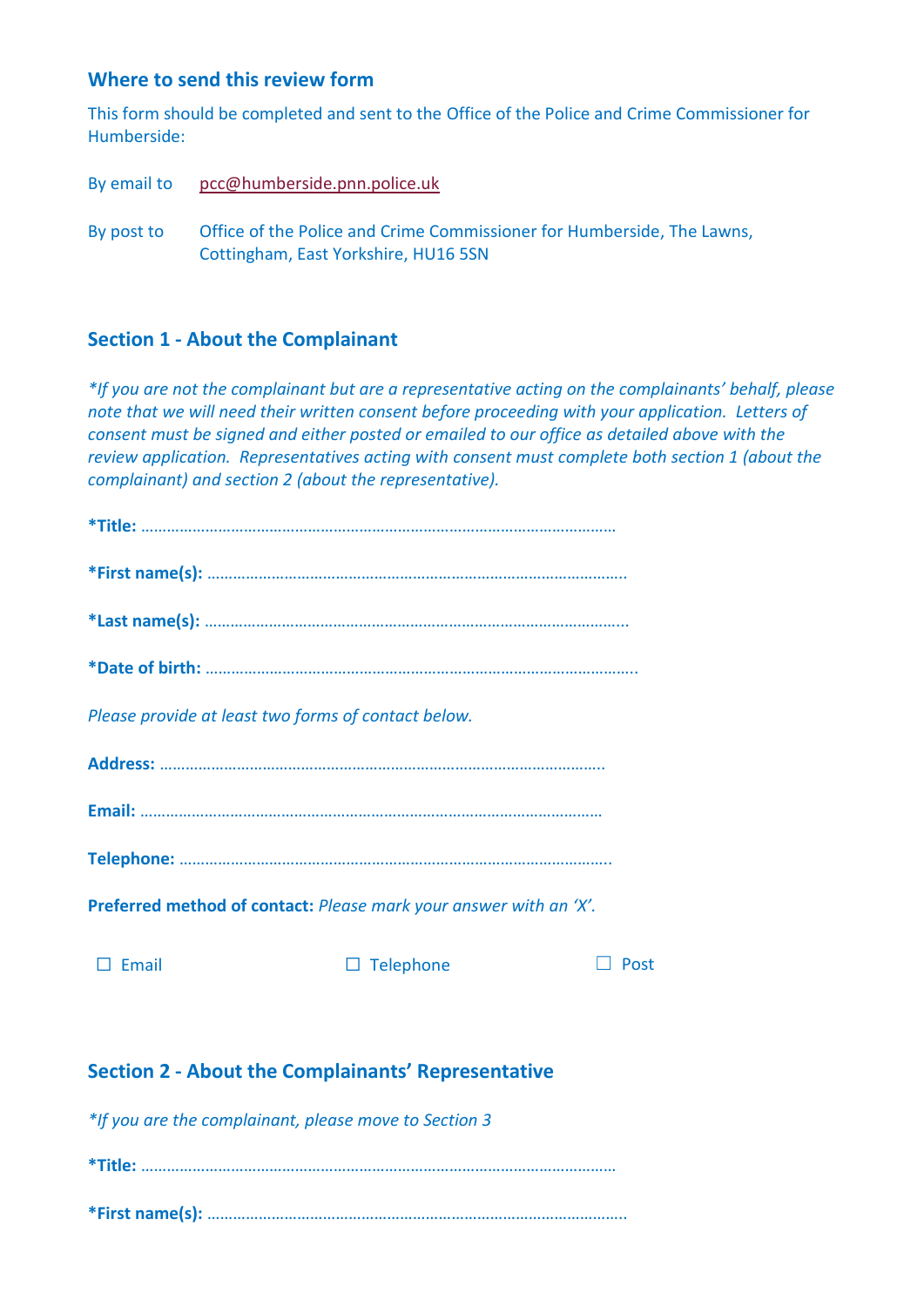| Please provide at least two forms of contact below.                                                                                  |
|--------------------------------------------------------------------------------------------------------------------------------------|
|                                                                                                                                      |
|                                                                                                                                      |
|                                                                                                                                      |
| I have obtained and provided written consent from the complainant to act as their<br>representative se mark your answer with an 'X'. |
|                                                                                                                                      |
| Preferred method of contact: Please mark your answer with an 'X'.                                                                    |

☐ Email ☐ Telephone ☐ Post

# **Section 3 – Outcome review details**

**\*Complaint reference number:** *This should be on any correspondence you have had from the Force.*

………………………………………………………………………………………………………

\***Outcome of your complaint:** *This should be stated on your outcome letter from the Force.* 

…………………………………………………………………………………………………………